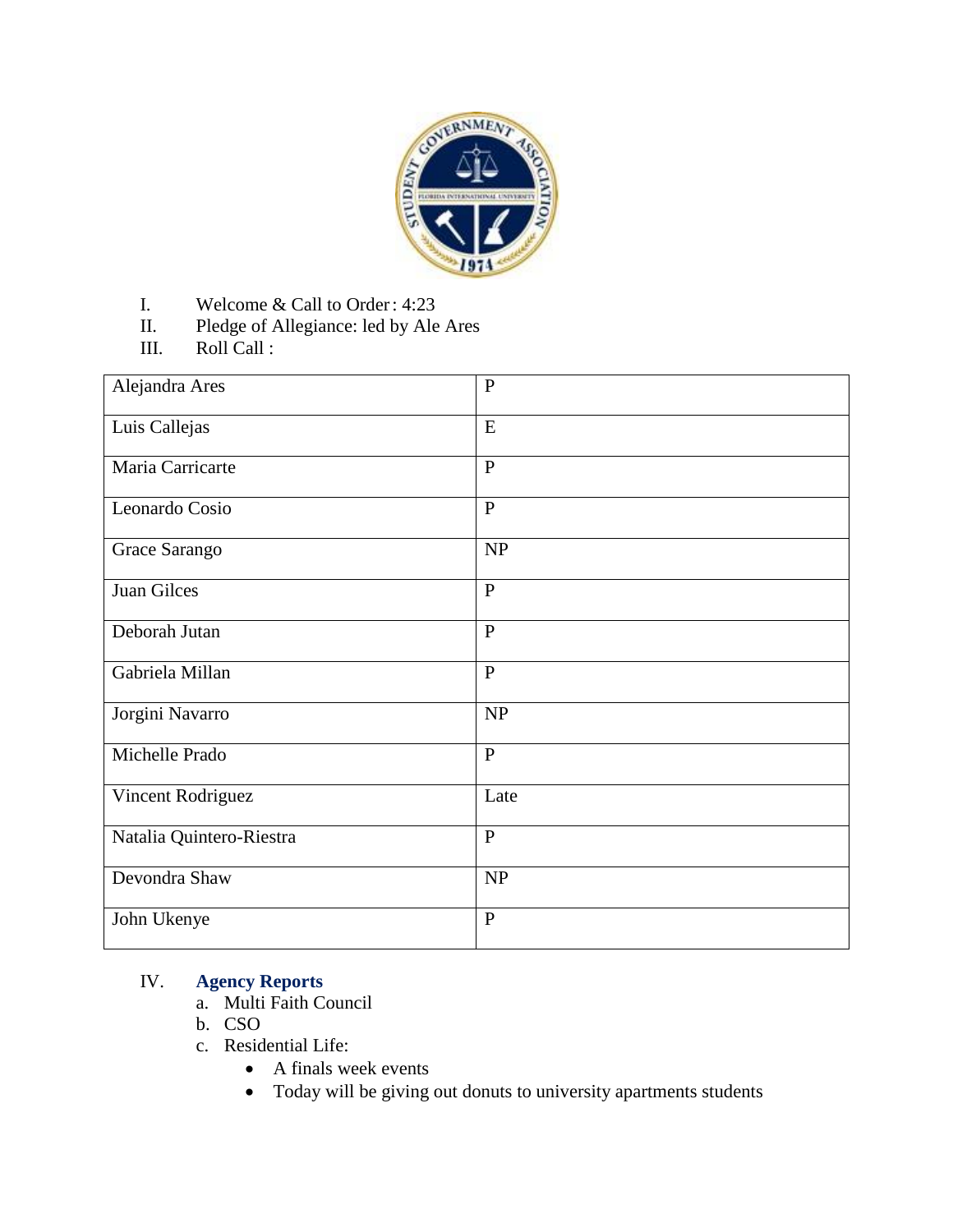- They will be partnering with student health services for a mental awareness
- d. SPC
- e. Homecoming
- f. BSU
	- This Wednesday will be the last event
	- From 11pm-3am they will have a study session
	- In February there will be a speaker coming to campus but looking for collaborations in terms of funding.

## V. **Cabinet Reports**

- a. **Planning session** 
	- **January** 
		- o **MLK (John)** 
			- o **Movie night Jan 22nd SGA will help facilitate the discussion**
			- o **Day of service Saturday Jan 16th**
		- o **Holocaust Remembrance event Jan 27 at the Ballrooms 3pm. Working with governmental relations to have governments officials attend the event (Juan)**
		- o **WOW** 
			- o **Interns event (Jorgini)**
		- o **FIU Day in Tallahassee (Juan)**
		- o **Take back the Trap (Devondra)**
	- **February**
		- o **Love your neighbor: around the time of valentines day to get entrance into the event, students will have to bring canned goods that will be donated to the food pantry (Gaby)**
		- o **Student leadership summit (John)**
		- o **BSU (panel)**
		- o **Basketball Pep Rally (early) (Deborah)**
		- o **American Pie/ Videos for Rally in Tally (Deedee, Juan, Mary)**
		- o **Engineering (Grace)**
		- o **Midterms: mental health Simulator tabling event (Ale)**
		- o **Black out Green On Feb 11 (John)**
	- **March** 
		- o **Mental health awareness week (March 28- April 1) (ale)** 
			- o **Wednesday is pie in the face in the GC lawns**
		- o **Rally in Tally (tentative)**
		- o **Veteran's Family Day (Vincent)**
		- o **DRC Event (Michelle)**
	- **April** 
		- o **April 2nd is the Suicide Awareness walk (Ale)**
		- o **Politics and Pride Event (Michelle)**
		- o **Declassified event (QR)**
		- o **Recharge for Finals (John)**
		- o **No lights: April 22nd**
	- **Leo**